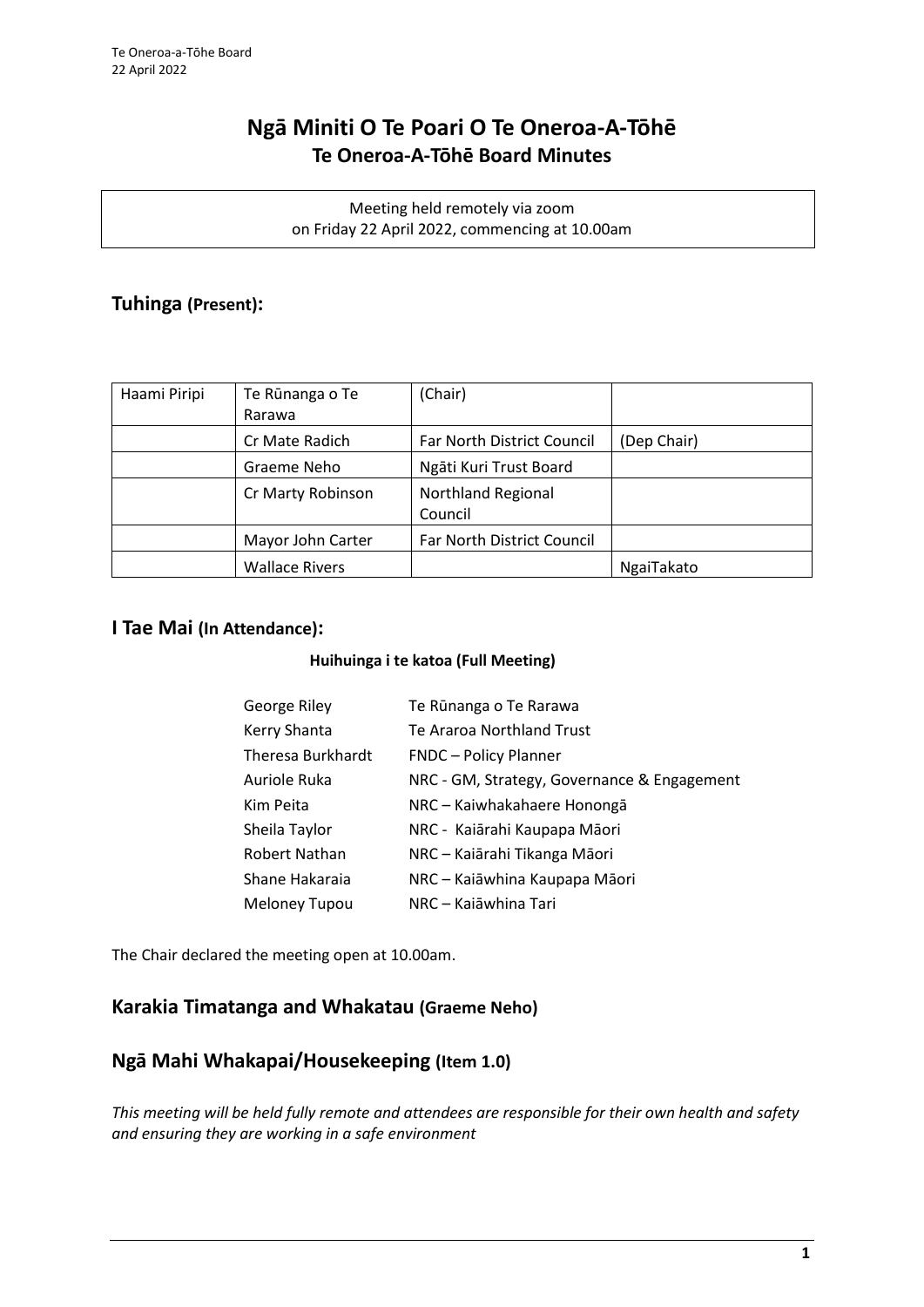## **Ngā whakapahā/Apologies (Item 2.**

#### **Moved (John Carter/ Marty Robinson)**

That the apologies from Councillor Colin Kitchen for non-attendance be received.

**Carried**

## **Nga whakapuakanga (Declarations of Conflicts of Interest) Nil**

It was advised that members should make declarations item-by-item as the meeting progressed.

## **Confirmation of Minutes - Te Oneroa-a-Tōhe Board 18 February 2022 (Item 4.1)**

## **Report from Meloney Tupou, Maori Governance and Engagement Support Admin**

## **Ngā mahi tūtohutia / Recommendation**

## **Moved (Mate Radich/Graeme Neho)**

That the minutes of the Te Oneroa-a-Tōhe Board meeting held on 18 February 2022, be confirmed as a true and correct record.

#### **Carried**

#### *Secretarial Note:*

- *Speed Limits were not mentioned previously please record all updates moving forward.*
- *Can we please report on any change of dates regarding Fishing Calendar.*

## **Financial Report (Item 5.1)**

## **Report from Meloney Tupou, Maori Governance and Engagement Support Admin**

## **Ngā mahi tūtohutia | Recommendation**

## **Moved (Marty Robinson/Wallace Rivers)**

THAT the report 'Financial Report' by Meloney Tupou, Māori Governance and Engagement Support Admin and dated 8 March 2022, be received.

## **Carried**